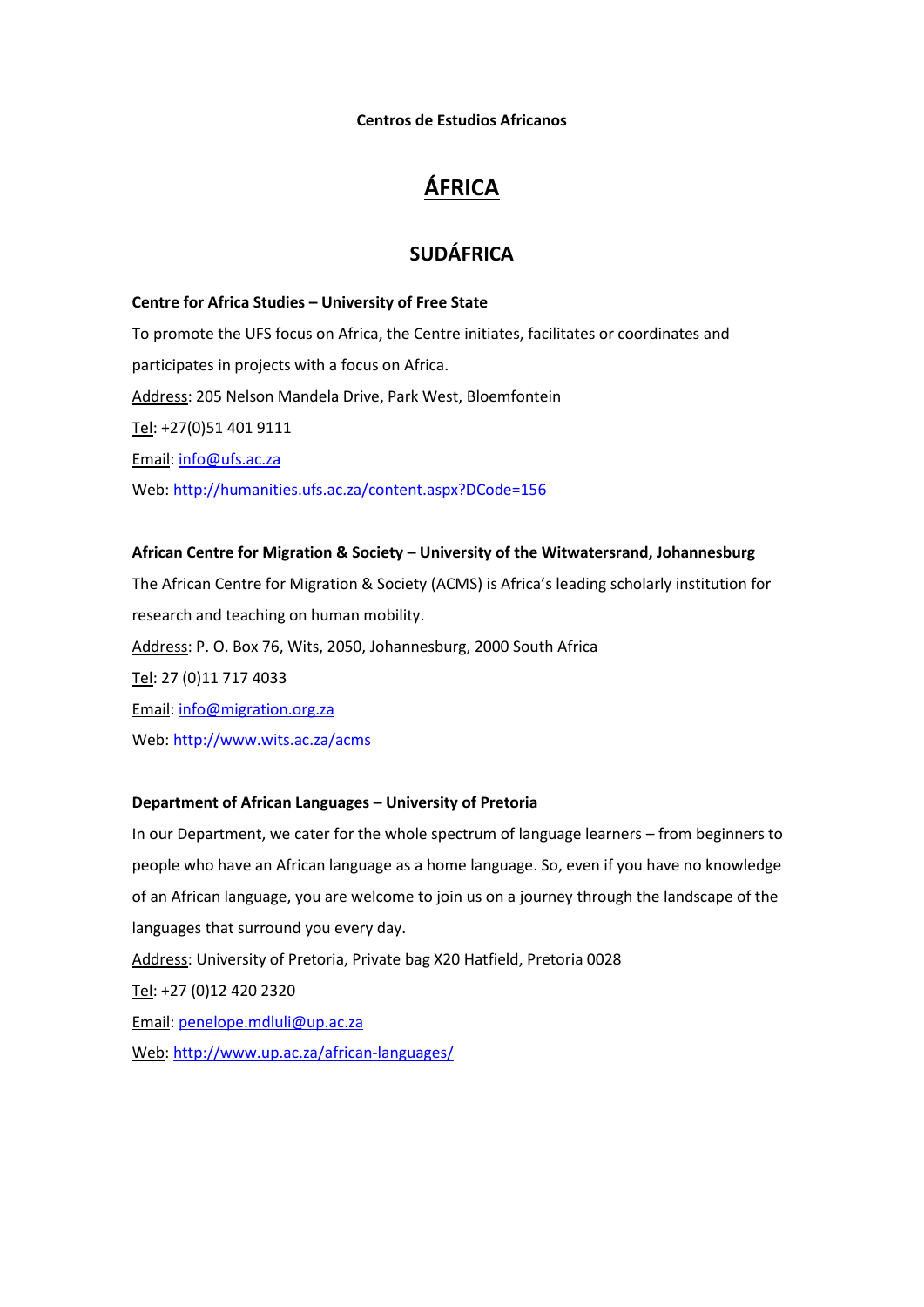#### **Department of African Languages – University of Fort Hare**

We are committed to offering high quality courses and programs that will equip our students with cutting-edge knowledge and make them prominent leaders and trail blazers in their respective areas of specialization. Address: 1 King Williamstown Rd, Private Bag X1314, Alice 5700, Eastern Cape, South Africa Tel: 040 602 2078/2336 / 040 602 2413 Email: [amakula@ufh.ac.za](mailto:amakula@ufh.ac.za) / [zsaul@ufh.ac.za](mailto:zsaul@ufh.ac.za) Web[: http://www.ufh.ac.za/faculties/social-sciences/departments/african-languages](http://www.ufh.ac.za/faculties/social-sciences/departments/african-languages)

#### **Africa Institute of South Africa (AISA)**

The mission of the AISA is to produce relevant research products aimed at informing sustainable political and socio-economic development in Africa. Address: Bag X41, Pretoria, South Africa 0001 Tel: +27 (0)12 316 9700 Email: [mmasenya@hsrc.ac.za](mailto:mletimela@ai.org.za) / [mediaroom@hsrc.ac.za](mailto:mediaroom@hsrc.ac.za) Web[: http://www.ai.org.za/](http://www.ai.org.za/)

#### **The African Centre for the Constructive Resolution of Disputes (ACCORD)**

The African Centre for the Constructive Resolution of Disputes (ACCORD) is a South Africabased civil society organization working throughout Africa to bring creative African solutions to the challenges posed by conflict on the continent. Address: Private Bag X018, Umhlanga Rocks, 4320, South Africa Tel: +27 31 502 3908 Email: [info@accord.org.za](mailto:info@accord.org.za) Web[: http://www.accord.org.za/](http://www.accord.org.za/)

#### **Centre for Conflict Resolution**

The Centre for Conflict Resolution aims to contribute towards a just and sustainable peace in Africa by promoting constructive, creative and co-operative approaches to the resolution of conflict through training, policy development, research and capacity building. Address: Centre for Conflict Resolution, PO Box 14047, Mowbray 7705, South Africa Tel: +27 (0)21 689 1005 Email: [mailbox@ccr.org.za](mailto:mailbox@ccr.org.za) Web[: http://www.ccr.org.za/](http://www.ccr.org.za/)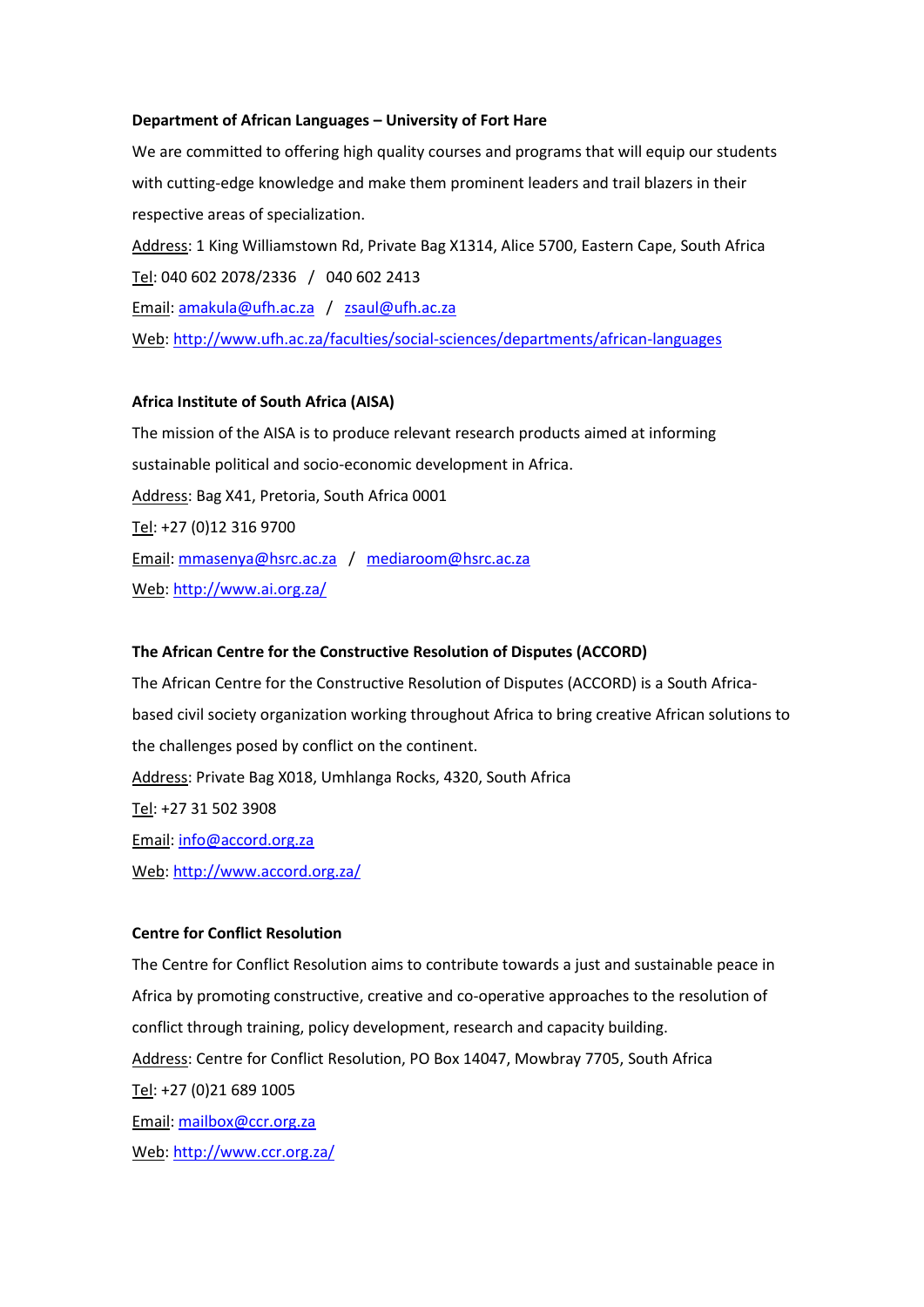### **Centre for Development and Enterprise (CDE)**

CDE is an independent policy research and advocacy organization. It is one of South Africa's leading development think tanks, focusing on critical development issues and their relationship to economic growth and democratic consolidation. Address: 5 Eton Road, Parktown, 2193, Johannesburg, South Africa Tel: 011 482 5140 Email: [info@cde.org.za](mailto:info@cde.org.za) Web[: http://www.cde.org.za/](http://www.cde.org.za/)

### **Electoral Institute for Sustainable Democracy in Africa (EISA)**

EISA strives for excellence in the promotion of credible elections, citizen participation, and the strengthening of political institutions for sustainable democracy in Africa. Address: 14 Park Rd, Richmond, Johannesburg, PO Box 740, Auckland Park 2006 Tel: +27 11 381 60 00 Email: [eisa@eisa.org.za](mailto:eisa@eisa.org.za) Web[: http://www.content.eisa.org.za/](http://www.content.eisa.org.za/)

### **Free Market Foundation (FMF)**

The FMF was founded to promote and foster an open society, the rule of law, personal liberty, and economic and press freedom as fundamental components of its advocacy of human rights and democracy based on classical liberal principles. It is financed by membership subscriptions, donations and sponsorships.

Address: Floor 0, Block 6, Prime Meridian House, Bryanston Gate, 170 Curzon Road, Bryanston Tel: (011) 884 0270

Email: [fmf@mweb.co.za](mailto:fmf@mweb.co.za)

Web[: http://www.freemarketfoundation.com/](http://www.freemarketfoundation.com/)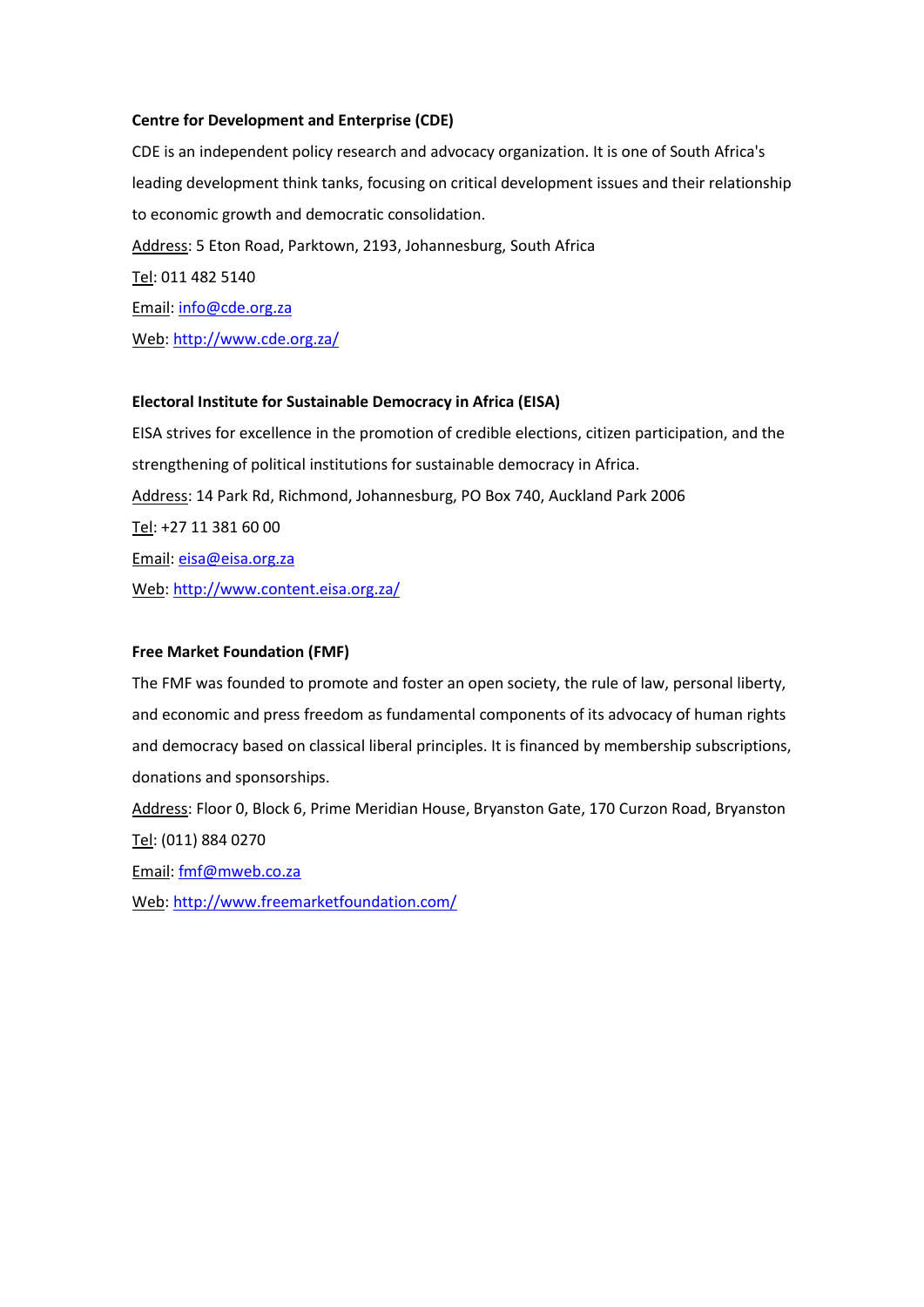#### **Institute for Global Dialogue (IGD) – University of South Africa**

The Institute for Global Dialogue (IGD) is an independent South African-based foreign policy think tank dedicated to the analysis of, and dialogue on the evolving international political and economic environment and the role of Africa and South Africa. It advances a balanced, relevant and policy-oriented analysis, debate and documentation of South Africa's role in international relations and diplomacy. Address: 3rd Floor UNISA Building , 263 Skinner Street, Pretoria, South Africa Tel: +2712 337 6082

Email: [info@igd.org.za](mailto:info@igd.org.za)

Web[: http://www.igd.org.za/](http://www.igd.org.za/)

#### **Institute for Justice and Reconciliation (IJR)**

The aim was to ensure that lessons learnt from South Africa´s transition from apartheid to democracy were taken into account as the nation moved ahead. Today, the Institute helps to build fair, democratic and inclusive societies in Africa through carefully selected engagements and interventions. Address: 105 Hatfield Street Gardens, 8001 Cape Town, South Africa Tel: 021-202 4071

Email: [info@ijr.org.za](mailto:info@ijr.org.za) Web[: http://www.ijr.org.za/](http://www.ijr.org.za/)

#### **Innovate Shared Services (ISS)**

Innovative Shared Services (ISS) strives to be a catalyst for change in the African workplace... We are experts in the facilitation of workplace evolution, driven by a desire not only to empower our clients' workforces, but also to enhance their operations. Address: P.O. Box 716, Msunduzi, 3231. Tel: 0861 111 185 Email: [info@iss.co.za](mailto:info@iss.co.za) Web[: http://www.iss.co.za/](http://www.iss.co.za/)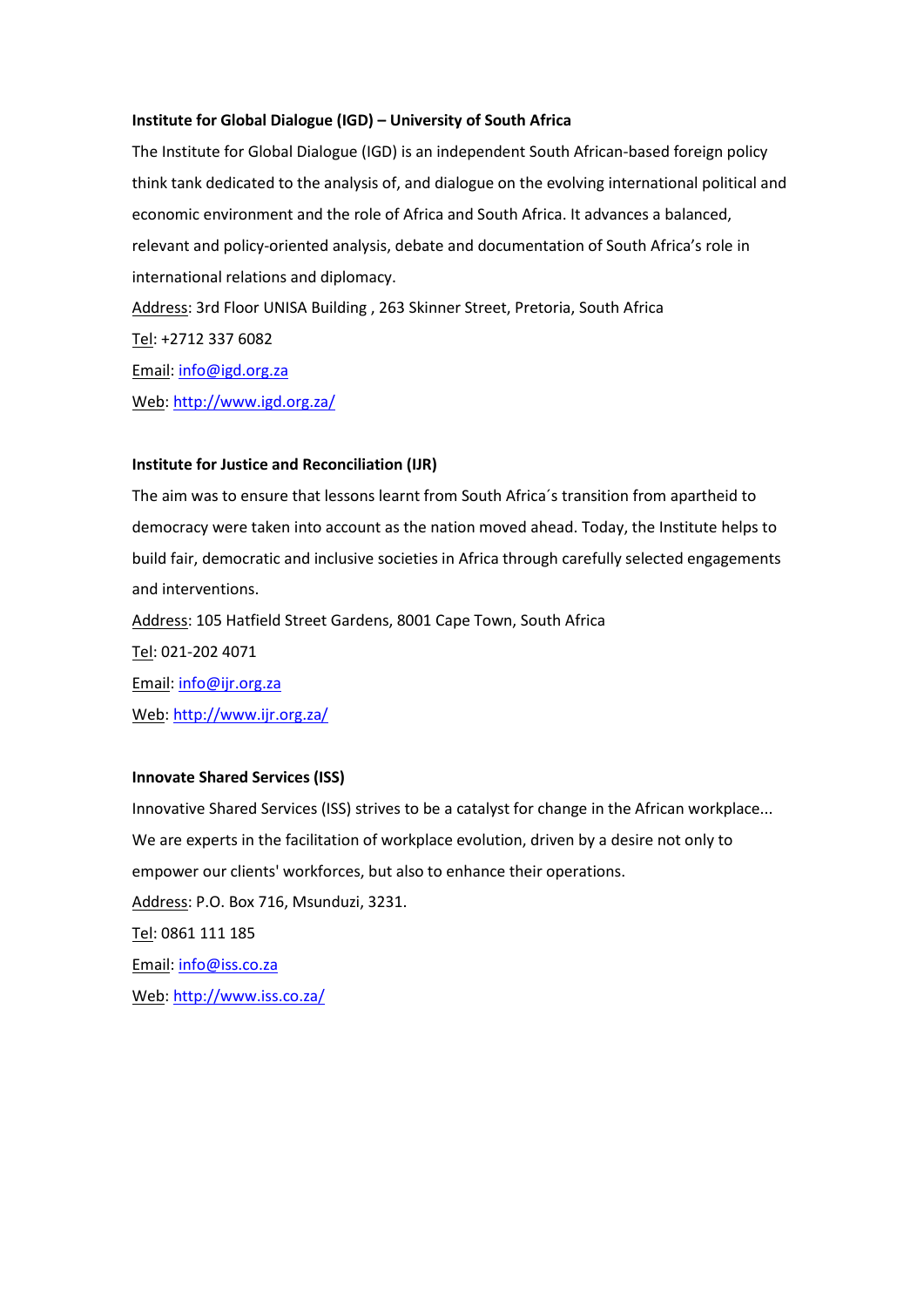#### **South African Institute of International Affairs (SAIIA)**

It is an independent, non-government think-tank whose purpose is to encourage wider and more informed awareness of the importance of international affairs. Address: Jan Smuts House, East Campus, University of the Witwatersrand, Johannesburg Tel: +27 (0)11 339-2021 / +27 83 582 1734 Email: [media@saiia.org.za](mailto:media@saiia.org.za) Web[: http://www.saiia.org.za/](http://www.saiia.org.za/)

#### **South African Institute of Race Relations (IRR)**

The IRR is a classically liberal think-tank promoting the ideas and policy solutions necessary to drive the investment and economic growth that will free South Africa's people from unemployment, dependency, and poverty. Address: 2 Clamart Road, Richmond, Johannesburg, 2092 PO Box 291722, Melville 2109 Tel: 011 482 7221 Email: [info@sairr.org.za](mailto:info@sairr.org.za) Web[: http://irr.org.za/](http://irr.org.za/)

#### **Centre for African Studies (CAS) – University of Cape Town**

The Centre for African Studies at the University of Cape Town has been a flashpoint in the life of the institution, generating debate, and focusing a key set of issues and debates. Address: Harry Oppenheimer Institute Building Level 3, Engineering Mall Road Tel: 021 650 2308 Email:<http://www.africanstudies.uct.ac.za/contact> Web[: http://www.africanstudies.uct.ac.za/](http://www.africanstudies.uct.ac.za/)

#### **Nelson Mandela Centre of Memory**

The Nelson Mandela Foundation contributes to a society that remembers its pasts, listens to all its voices, and pursues social justice in order to promote peace, human rights and democracy. Address: 107 Central Street, Houghton 2198, South Africa Tel: +27 (0)11 547 5600 Web[: https://www.nelsonmandela.org/](https://www.nelsonmandela.org/)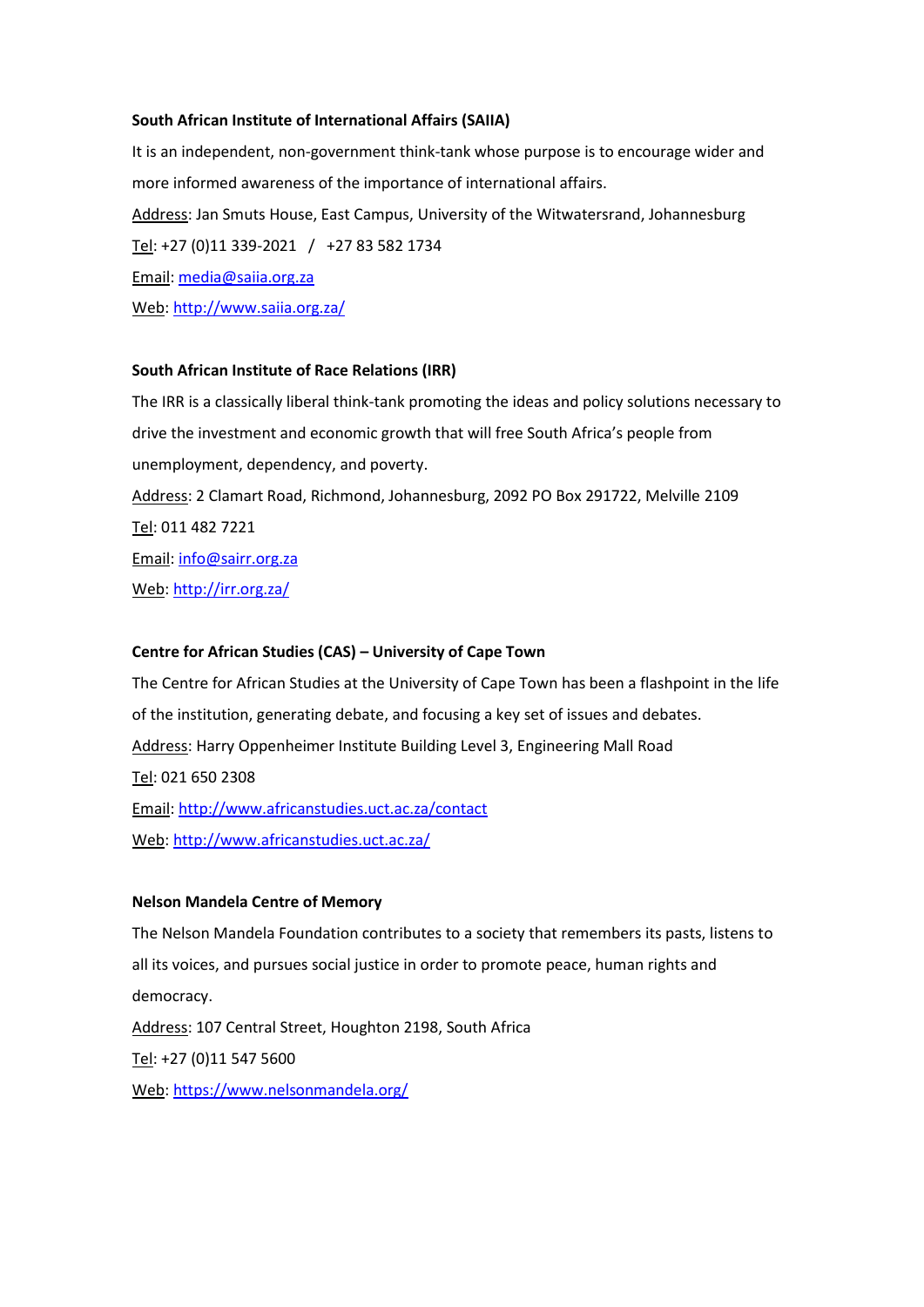#### **Institute for Security Studies (ISS)**

The Institute for Security Studies is an African organization which aims to enhance human security on the continent. It does independent and authoritative research, provides expert policy analysis and advice, and delivers practical training and technical assistance. Address: Block C, Brooklyn Court, 361 Veale Street, New Muckleneuk, Pretoria, 0181 Tel: +27 12 346 9500/2 Email: [pretoria@issafrica.org](mailto:pretoria@issafrica.org) Web[: http://www.issafrica.org/](http://www.issafrica.org/)

### **African Gender Institute**

The African Gender Institute at the University of Cape Town is a teaching, learning and research institute which focuses on issues of gender and development on the African continent. Address: Harry Oppenheimer Institute Building, Engineering Mall, University of Cape Town Tel: +27 21 650 2970 Email: [genderstudies@uct.ac.za](mailto:genderstudies@uct.ac.za)

Web[: http://agi.ac.za/](http://agi.ac.za/)

#### **Rhodes University**

Address: P.O. Box 94, Grahamstown 6140, South Africa Tel: +27 46 603 8111 Email: [registrar@ru.ac.za](mailto:registrar@ru.ac.za) Web[: http://www.ru.ac.za/](http://www.ru.ac.za/)

#### **Nelson Mandela Metropolitan University**

Address: PO Box 77000, Nelson Mandela Metropolitan University Port Elizabeth, 6031 Tel: 041-504 1111 Email: [info@nmmu.ac.za](mailto:info@nmmu.ac.za) Web[: http://www.nmmu.ac.za/](http://www.nmmu.ac.za/)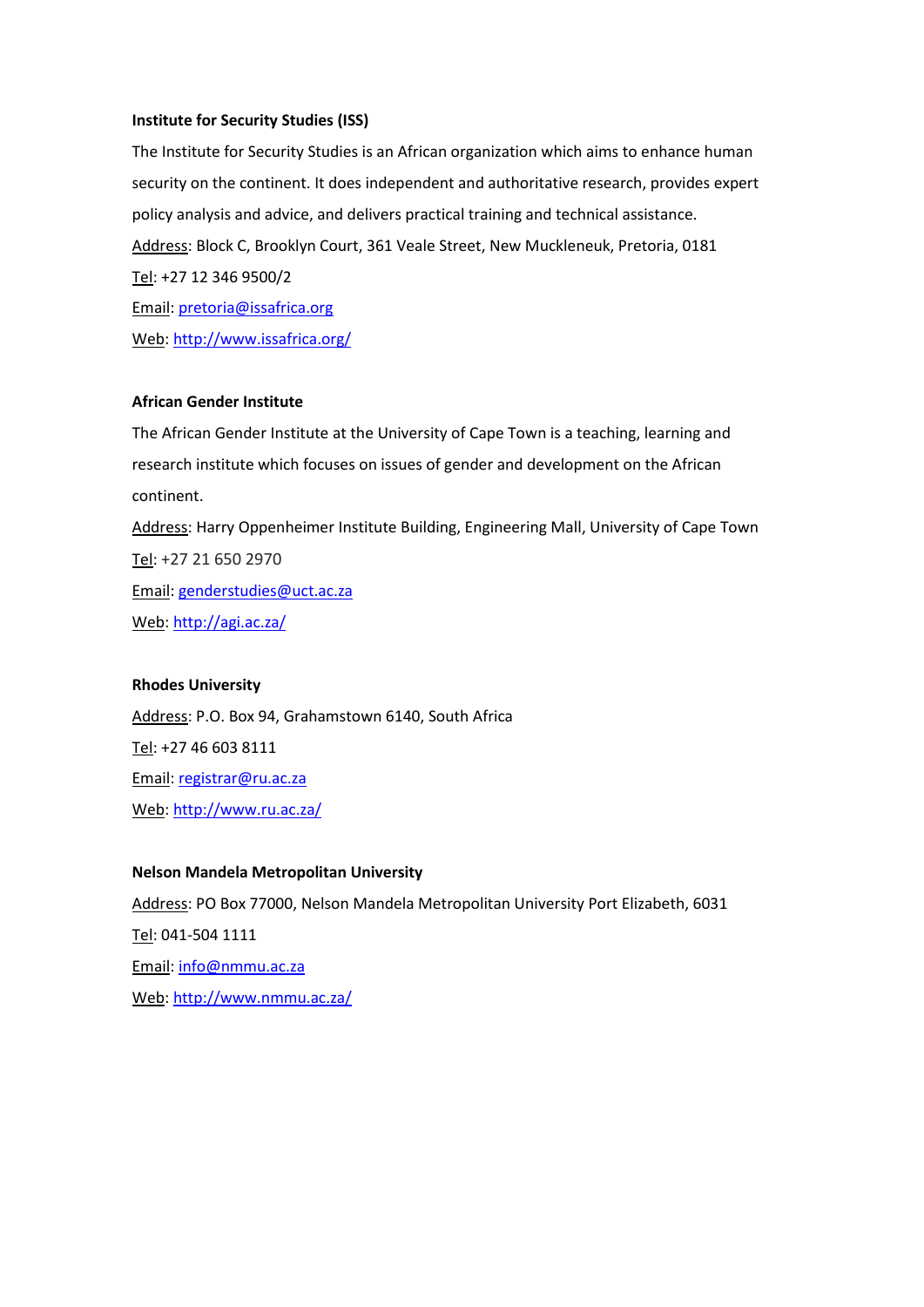#### **University of South Africa – UNISA**

We are a reputable, comprehensive, flexible and accessible open distance learning institution that is motivating a future generation. We offer internationally accredited qualifications and have world-class resources. Our vision "towards the African university in the service of humanity" drives us to find answers to Africa's educational and developmental problems. Address: University of South Africa, P O Box 392, Unisa, 0003 Email:<http://www.unisa.ac.za/Default.asp?Cmd=ViewContent&ContentID=28587> Web[: http://www.unisa.ac.za/default.html](http://www.unisa.ac.za/default.html)

# **GHANA**

#### **Centre for Policy Analysis (CEPA)**

CEPA has a mandate to promote a non-partisan, informed debate on key policy issues on the economy of Ghana with emphasis on macroeconomics growth and poverty alleviation issues. Address: No.4 Prempeh II Street, GIMPA Campus, Greenhill, Legon Tel: (+233-302) 420054 / 420055 / 420057 / 420058 Email: [Library@cepa.org.gh](mailto:Library@cepa.org.gh) / [Admin@cepa.org.gh](mailto:Admin@cepa.org.gh) Web[: http://www.cepa.org.gh/index.php](http://www.cepa.org.gh/index.php)

#### **Centre for Policy Studies (CPS)**

Recent developments and contextual changes that include the local impacts of the global financial recession, an expansion of the policy research and advisory sector by very diverse new market entrants and the maturing of the country's public research competencies, has however driven the need for a strategic review of the optimal configuration for the CPS. Tel: (27) (12) 382 3076 Email: [maharaj.rasigan047@gmail.com](mailto:maharaj.rasigan047@gmail.com) Web[: http://www.cps.org.za/](http://www.cps.org.za/)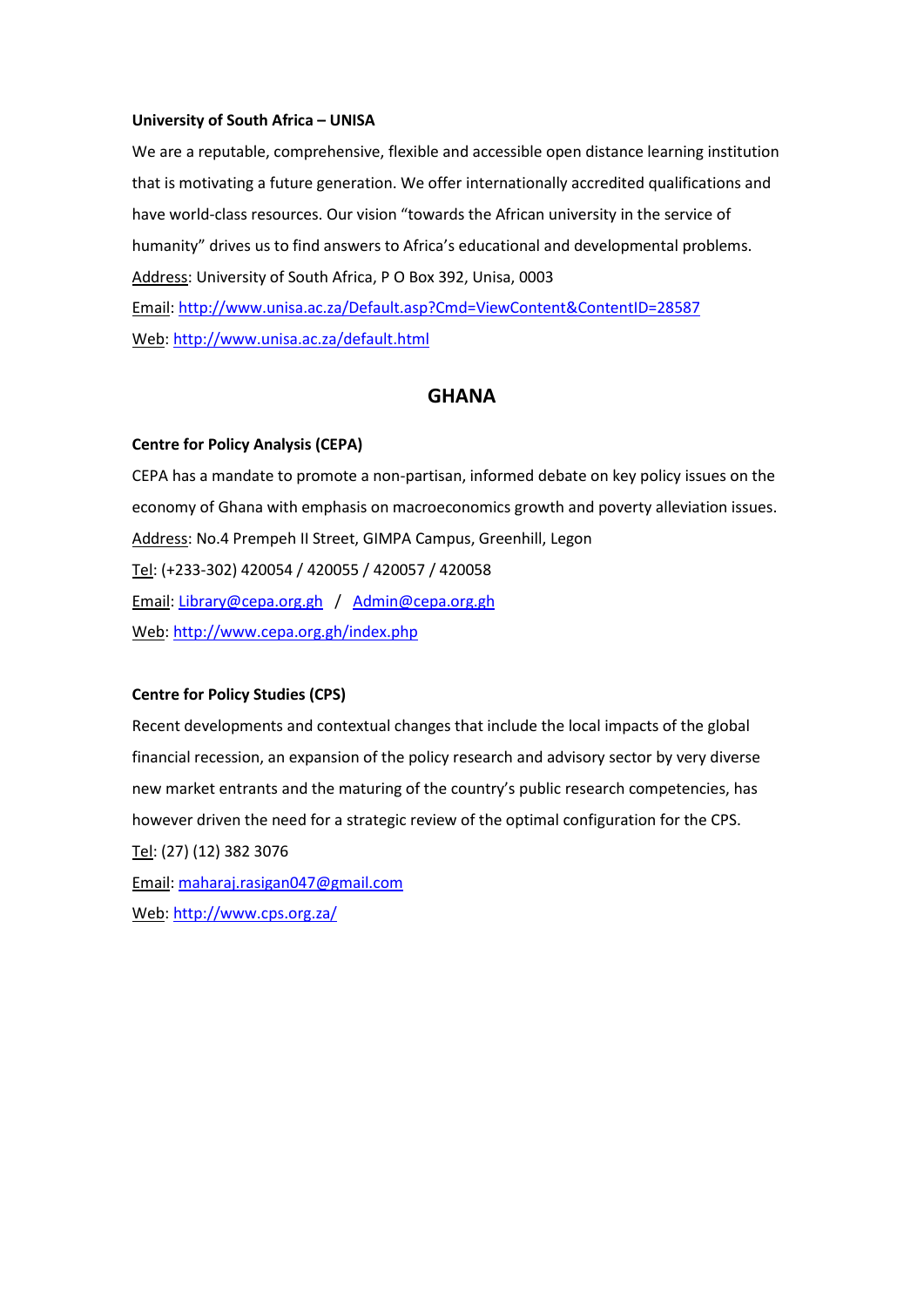#### **Center for Policy & Education (IMANI)**

IMANI Center for Policy & Education is a Think Tank of considerable local and international repute and significance. We have carved a niche in Ghana's policy environment for putting out objective, independent analysis and critique on many issues, using tried and tested techniques that apply across different disciplines. Address: P.O.Box AT 411 Achimota, Accra. Ghana. Tel: +233 (0) 302 972 939 Email: [info@imanighana.org](mailto:info@imanighana.org) / [info@imanighana.com](mailto:info@imanighana.com)

Web[: http://imanighana.com/](http://imanighana.com/)

#### **Institute of Economic Affairs (IEA)**

The Institute of Economic Affairs (IEA) is an independent, non-profit, non-governmental and politically non-partisan public policy think-tank founded in 1989 with a view to broadening the debate on public policy, engendering private sector-led economic growth and strengthening the pillars of democracy. The ultimate mission of the IEA is to promote good governance, democracy and a free and fair market economy in Ghana and Africa as a whole. Address: No. 28 Independence Avenue, Ridge, P.O. Box OS 1936, Christianborg, Accra, Ghana Tel: 0302-244716/226333; 0307-10713/010714 Email: [iea@ieagh.org](mailto:iea@ieagh.org) / [info@ieagh.org](mailto:info@ieagh.org) Web[: http://ieagh.org/](http://ieagh.org/)

#### **Integrated Social Development Centre**

The Integrated Social Development Centre (ISODEC) is an indigenous non-governmental organization committed to the promotion of human rights (especially social and economic rights) and social justice for all, especially those suffering marginalisation, injustice and powerlessness.

Address: Wawa Street, House Number C842/4 Kokomlemle, P. O. Box MP 2989 Mamprobi, Accra Ghana Tel: 233-302-254918/254921 Email: [isodec@isodec.org.gh](mailto:isodec@isodec.org.gh) Web[: http://www.isodec.org.gh/](http://www.isodec.org.gh/)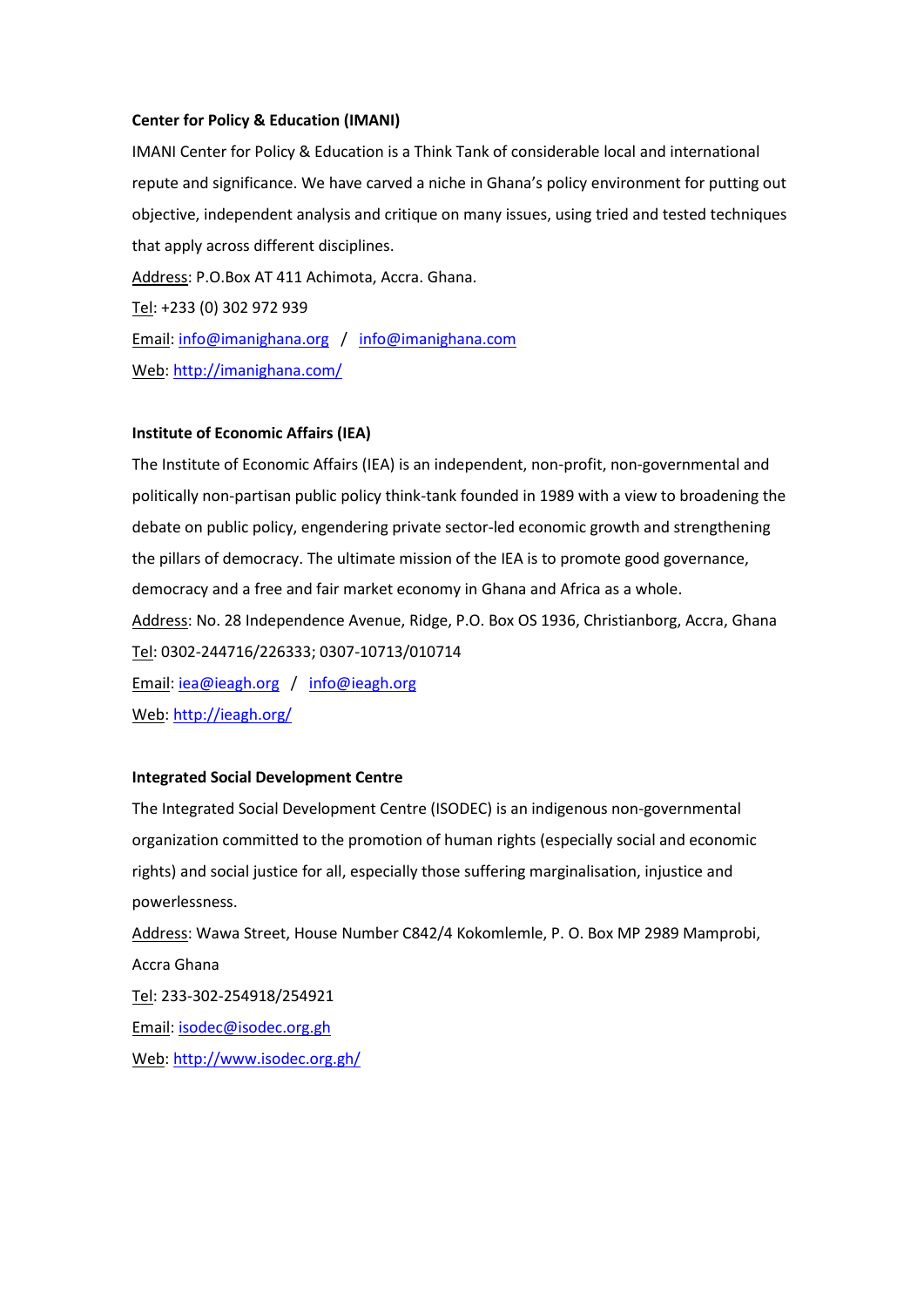#### **African development bank group**

The overarching objective of the African Development Bank (AfDB) Group is to spur sustainable economic development and social progress in its regional member countries (RMCs), thus contributing to poverty reduction. Address: Centre de commerce International d'Abidjan CCIA Avenue Jean-Paul II , 01 BP 1387, Abidjan 01, Côte d'Ivoire Tel: +225 20 26 10 20 Email:<http://www.afdb.org/en/contact-us/> Web[: http://www.afdb.org/en/](http://www.afdb.org/en/)

#### **University of Ghana**

Address: P.O. Box LG 25, Legon, Accra Tel: +233-(0)302-500381 Email: [pad@ug.edu.gh](mailto:pad@ug.edu.gh) Web[: http://www.ug.edu.gh/](http://www.ug.edu.gh/)

#### **Institute for Democratic Governance**

The Institute for Democratic Governance (IDEG) was established in Ghana in 2000 as an independent, not-for-profit policy research and advocacy organization with the following as its vision, mission, objectives and tools of operation. Address: P.O. Box CT 5767, Cantonments, Accra, Ghana, West Africa Tel: +233 0302-543320 Email: [edsoffice@ideg.org](mailto:edsoffice@ideg.org) Web[: http://www.ideg.org/newideg/index.php](http://www.ideg.org/newideg/index.php)

# **MALAWI**

#### **Centre for Language Studies – University of Malawi**

The Centre's main responsibility is to promote and develop Malawian languages. To do this, the Centre will conduct research/ consultancy in Malawian languages such as Chichewa, Chitumbuka, Chiyao, Chisena, Chiitonga, Chilomwe etc. Address: P.O. Box 280, Zomba, MALAWI Email: cls@unima.wn.apc.org Web[: http://www.sdnp.org.mw/research/cls/csl.html](http://www.sdnp.org.mw/research/cls/csl.html)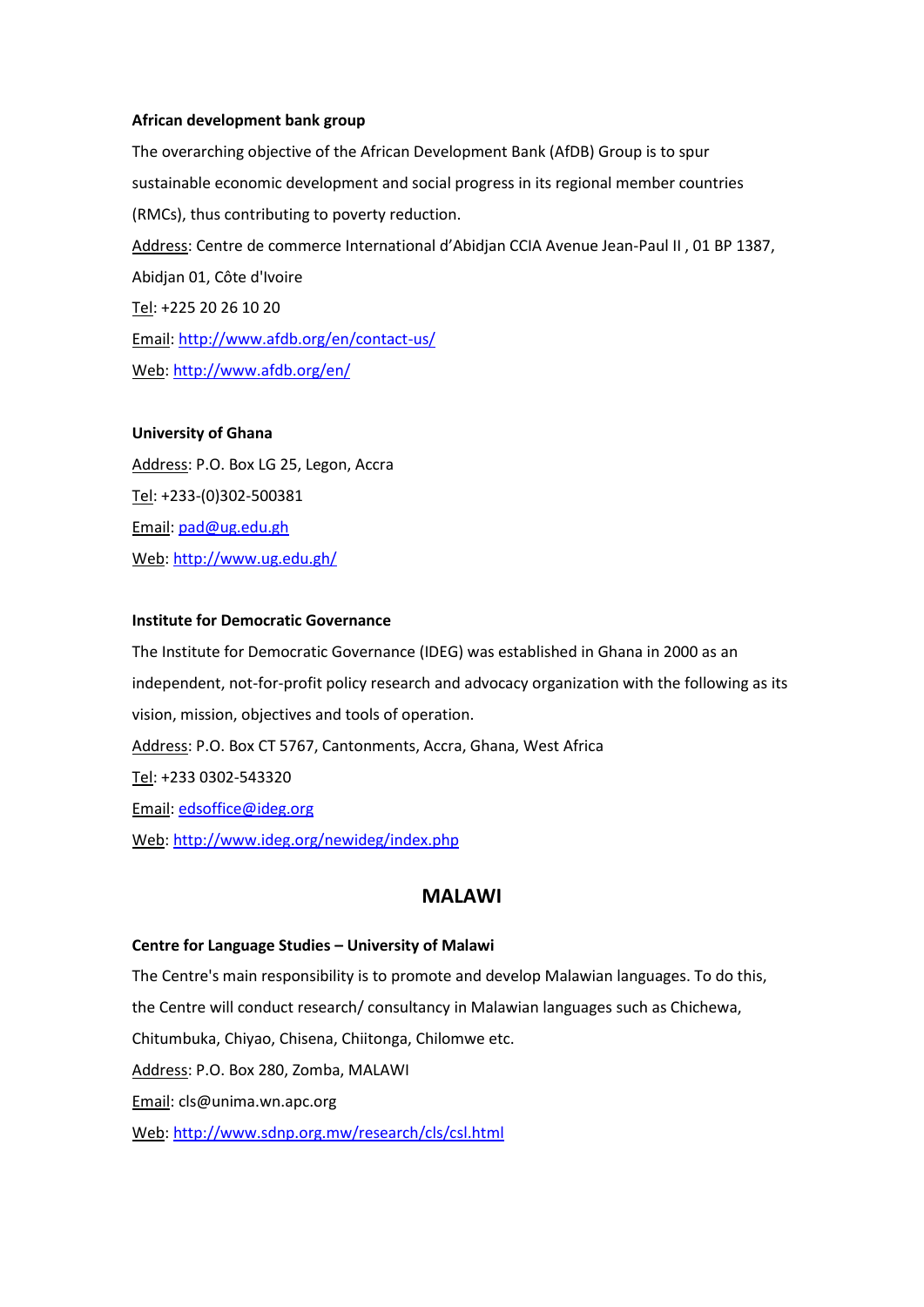# **SENEGAL**

#### **Council for the Development of Social Science Research in Africa (CODESRIA)**

It is recognised not only as the pioneer African social research organisation but also as the apex non-governmental centre of social knowledge production on the continent. Address: Avenue Cheikh Anta Diop X Canal IV, BP 3304, CP 18524, Dakar, Senegal Tel: (221) 33 825 98 22 / (221) 33 825 98 23 Email:<http://www.codesria.org/spip.php?article18&lang=en> Web[: http://www.codesria.org/spip.php?lang=en](http://www.codesria.org/spip.php?lang=en)

#### **Institut Fondamental d'Afrique Noire (IFAN)**

L'Institut Fondamental d'Afrique Noire Cheikh Anta Diop qui capitalise depuis 1936 des gisements d'informations sous forme de matériaux scientifiques, d'objets d'art, d'ouvrages, de publications et de résultats de recherches en sciences humaines, sociales et naturelles, ouvre ses trésors documentaires à la communauté scientifique nationale et internationale, ainsi qu'au grand public par le biais de son site web.

Web[: http://ifan.ucad.sn/](http://ifan.ucad.sn/)

#### **Université Cheikh Anta Diop de Dakar**

Web[: http://www.ucad.sn/](http://www.ucad.sn/)

#### **EGIPTO**

**Al-Ahram Center for Political & Strategic Studies** Página web en árabe. Tel: 25786037 / 27705127 Email: [acpss@ahram.org.eg](mailto:acpss@ahram.org.eg) Web[: http://acpss.ahram.org.eg/Home.aspx#](http://acpss.ahram.org.eg/Home.aspx)

#### **Egyptian Center for Economics Studies (ECES)**

ECES is an independent Egyptian think tank that promotes sound public and private policymaking through high quality, innovative research and informed public debate, committed to prosperity, social equity, open society and global integration.

Tel: 202 246619037

Email: [eces@eces.org.eg](mailto:eces@eces.org.eg)

Web[: http://www.eces.org.eg/](http://www.eces.org.eg/)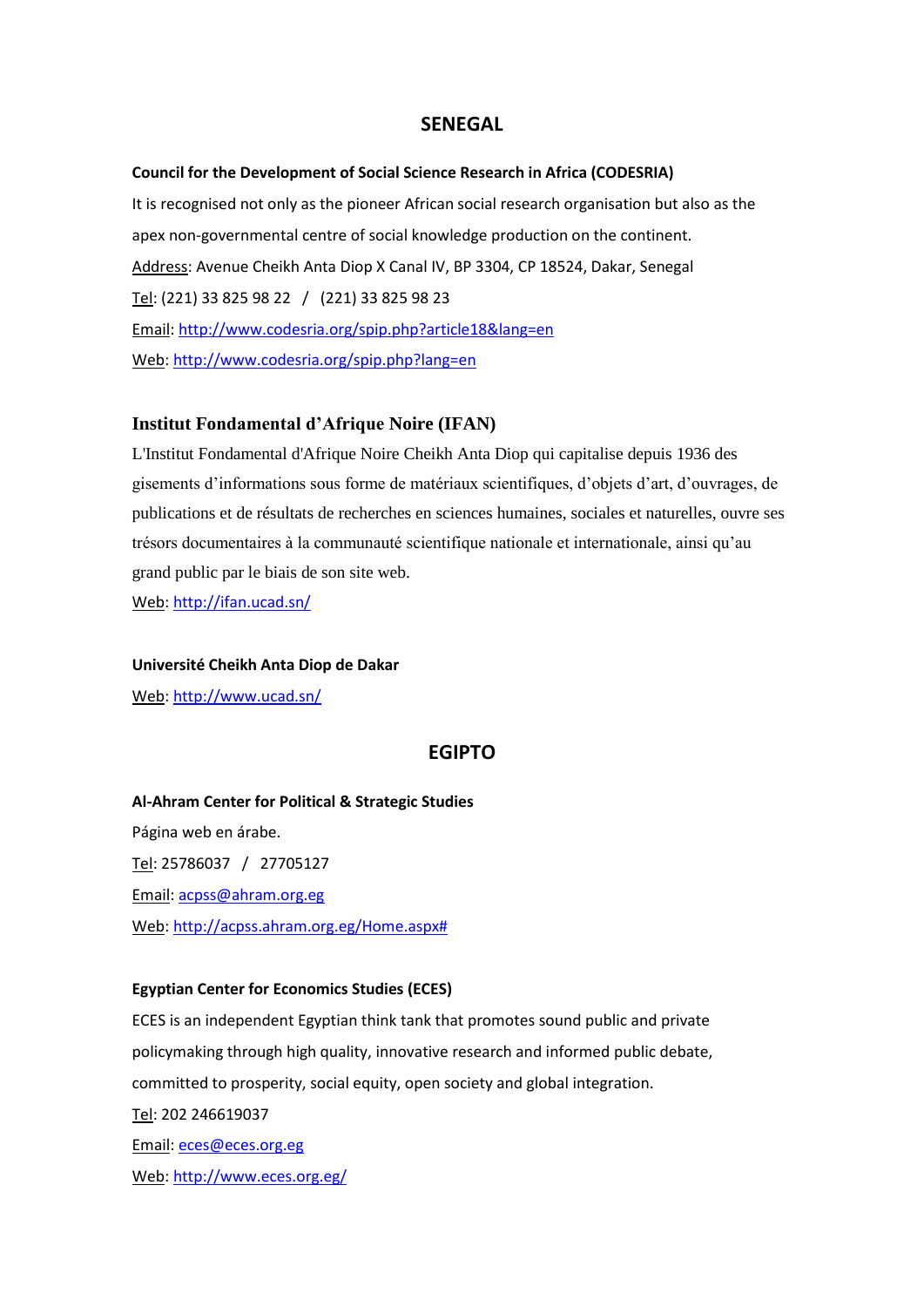# **TÚNEZ**

# **Center of Arab Woman for Training and Research (CAWTAR)**

We seek to establish equal rights, both in law and in practice, for women and men in all regions of the Arab world, in order to overcome the gender gap and allow women and men to act equally for the prosperity of the community. Address: P.O. Box n°:105, 1003 Cité El Khadra, Tunis- Tunisia Tel: 216-71-790-511 Email: [info@cawtar.org](mailto:info@cawtar.org) Web[: http://www.cawtar.org/](http://www.cawtar.org/)

**Asociación de Institutos y Centros Árabes de Investigación para el Desarrollo Económico y Social (AICARDES)** Web en árabe. Tel: 216 71 802044 Email: [aicardes.ieq@aicardes.org](mailto:aicardes.ieq@aicardes.org) Web[: http://www.aicardes.org.tn/](http://www.aicardes.org.tn/)

# **MARRUECOS**

**Centre d'études et de recherché en sciences sociales** Web en árabe Email:<http://cerss-ma.org/cerss/index.php/contact> Web: <http://cerss-ma.org/cerss/>

#### **Institut des Etudes Africaines – Université Mohammed V de Rabat**

L'Institut d'Etudes Africaines (I.E.A) est un établissement universitaire qui a pour vocation tout ce qui concerne l'étude du patrimoine commun maroco africain et des différents aspects des langues et civilisations africaines.

Address: Angle avenue Allal El Fassi et Mfadel Cherkaoui, Al Irfane 8007. N.U, Rabat Email: [presidence@um5s.net.ma](mailto:presidence@um5s.net.ma)

Web[: http://www.um5s.ac.ma/index.php?option=com\\_content&view=article&id=67:institut](http://www.um5s.ac.ma/index.php?option=com_content&view=article&id=67:institut-des-etudes-africaines&catid=37&Itemid=215)[des-etudes-africaines&catid=37&Itemid=215](http://www.um5s.ac.ma/index.php?option=com_content&view=article&id=67:institut-des-etudes-africaines&catid=37&Itemid=215)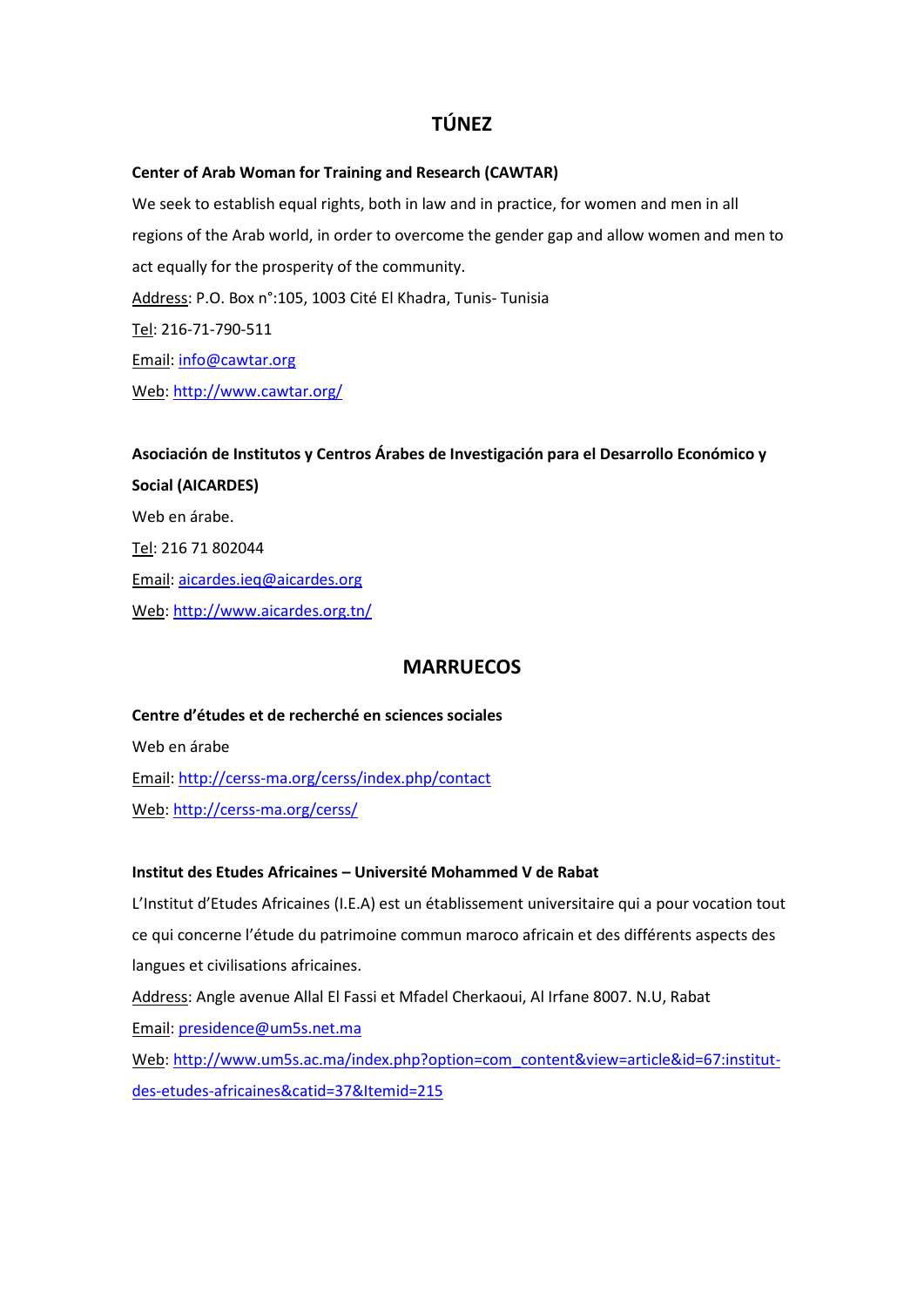# **NIGERIA**

#### **Initiative for Public Policy Analysis**

The Initiative for Public Policy Analysis (IPPA) is Nigeria's public policy research institute or think tank. Founded in 2002, IPPA's major concern is with the principles and institutions underlying a free and open society, with particular focus on Africa and Nigeria. Address: 2 Olufunmilayo Street (Ground Floor), Off CMD Road, Ikosi, Lagos, Nigeria. Tel: +234-1-791-0959 / +234-(0)80-2302-5079 Email: [info@ippanigeria.org](mailto:info@ippanigeria.org) Web[: http://www.ippanigeria.org/](http://www.ippanigeria.org/)

#### **Nigerian Institute of International Affairs (NIIA)**

The first of its kind in Africa, the NIIA is a Center of excellence for the scientific study of international relations. It seeks to promote a deeper understanding of Nigeria's foreign policy, international relations, and global cultures and peoples. Address: 13/15 Kofo Abayomi Street, Victoria Island, G.P.O Box 1727, Lagos, Nigeria. Tel: 234-1-9500983 Email: [dgeneral@niianet.org](mailto:dgeneral@niianet.org) / [director-general1@hotmail.com](mailto:director-general1@hotmail.com) Web[: http://niianet.org/](http://niianet.org/)

#### **University of Benin**

Today, the University has continued to grow from strength to strength with a number of Faculties, Departments, Institutes and Units.Following NUC's directives, the University experimented with the Collegiate System in 1991/92 and 1992/93. Address: The Registrar, University of Benin, A 121, Benin City, Nigeria Tel: 07098811694 Email:<http://www.uniben.edu/contact> Web[: http://www.uniben.edu/](http://www.uniben.edu/)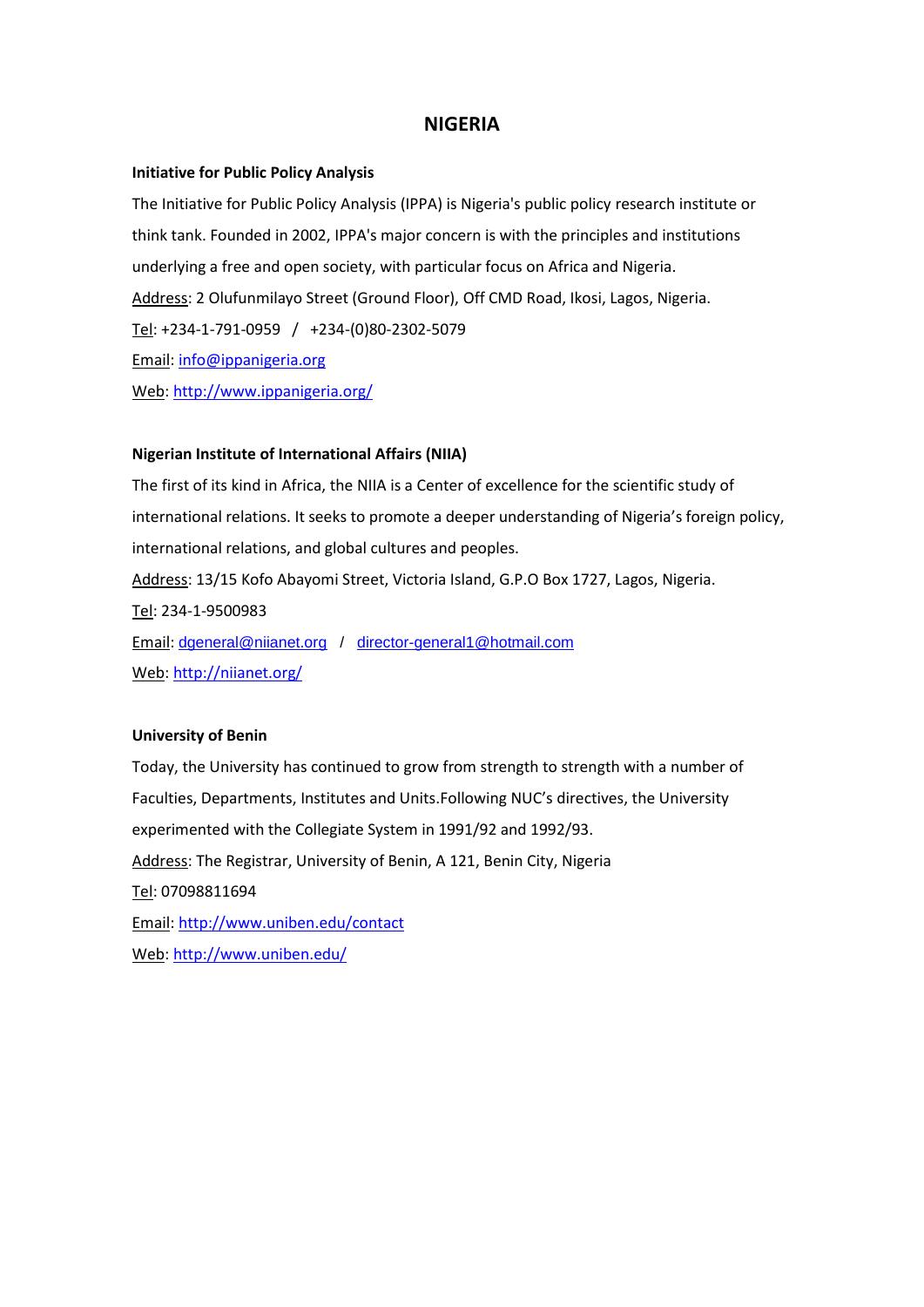# **KENIA**

#### **Inter Region Economic Network (IREN)**

Tel: 254-20-2731497

The Inter Region Economic Network is a leading independent African think tank that promotes ideas and strategies geared towards causing prosperity in Africa through free enterprise and sound public policy. Address: Nyaku House, Argwings Kodhek Road Hurlingham, P.O Box 135-00100 GPO NAIROBI

Email: [info@irenkenya.com](mailto:info@irenkenya.com) / [editor@africanexecutive.com](mailto:editor@africanexecutive.com) Web[: http://www.irenkenya.com/](http://www.irenkenya.com/)

#### **Institute of Anthropology, Gender & African Studies – University of Nairobi**

The objectives of the center are to be a Center of Excellence in Teaching and Research in Anthropology, and Gender and Development in Eastern Africa. Address: P. O. Box 30197 – 00100, NAIROBI, IAS Museum Hill Tel: 254-20-2085530/2085531/2082545 Email: [director-aags@uonbi.ac.ke](mailto:director-aags@uonbi.ac.ke) Web[: http://african-studies.uonbi.ac.ke/](http://african-studies.uonbi.ac.ke/)

#### **The Kenya Institute for Public Policy Research and Analysis (KIPPRA)**

Our mission is to provide quality public policy advice to the Government of Kenya and other stakeholders by conducting objective research and through capacity building in order to contribute to the achievement of national development goals. Web[: http://www.kippra.org/](http://www.kippra.org/)

#### **Kennyatta University**

Tel: +254 20 8703000 Email: [info@ku.ac.ke](mailto:info@ku.ac.ke) Web[: http://www.ku.ac.ke/](http://www.ku.ac.ke/)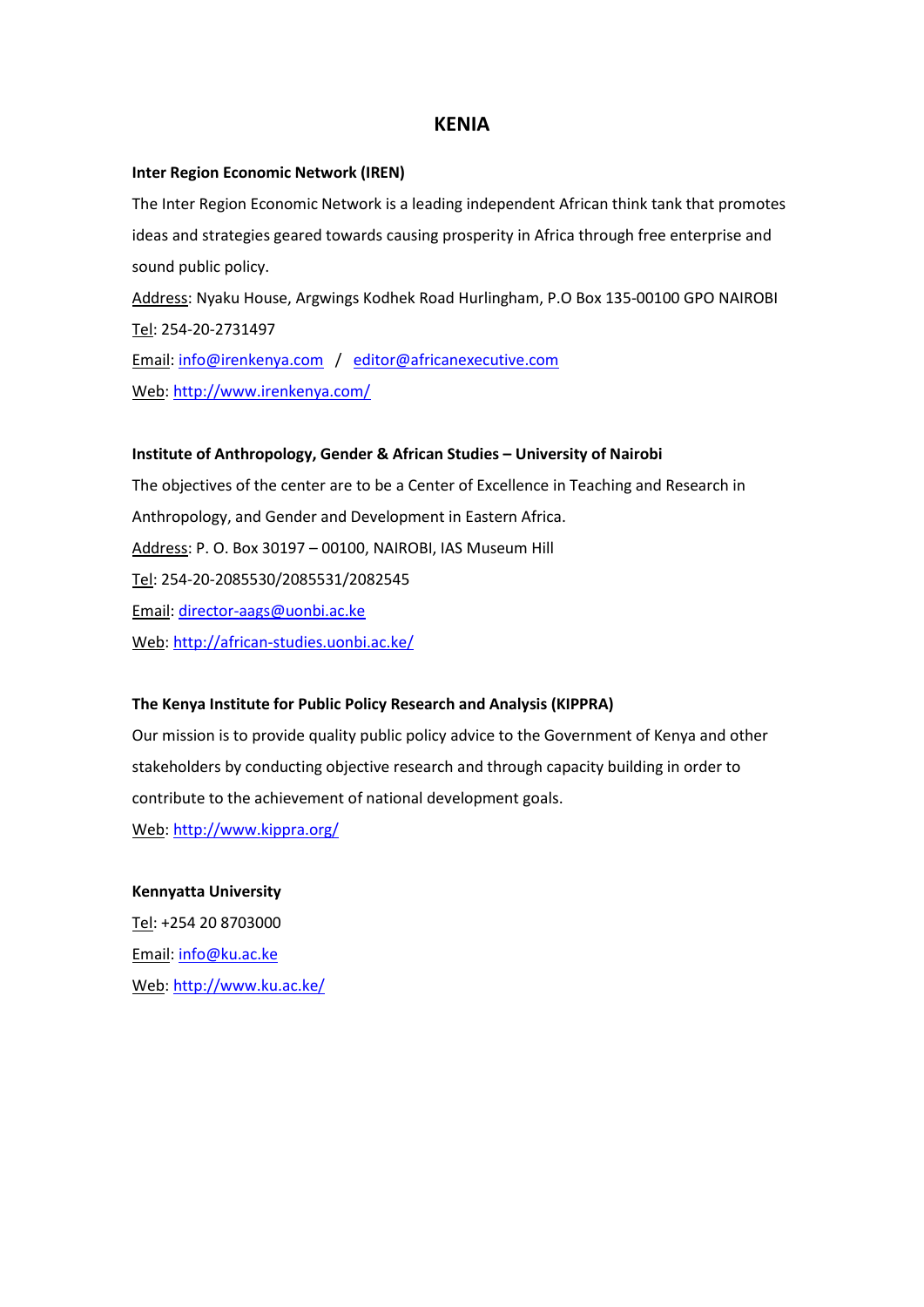#### **Moi University**

To preserve, create, and disseminate knowledge, conserve and develop scientific, technological and cultural heritage through quality teaching and research; to create conducive work and learning environment; and to work with stakeholders for the betterment of society. Address: Moi University, Main Campus, Kesses. P.O Box 3900-30100 Eldoret, Uasin, Gishu County, Kenya Tel: +254 (0)53 43363 / 43620 Email: [info@mu.ac.ke](mailto:info@mu.ac.ke) Web[: https://www.mu.ac.ke/](https://www.mu.ac.ke/)

#### **University of Nairobi**

Web[: http://www.uonbi.ac.ke/](http://www.uonbi.ac.ke/)

#### **African Research and Resource Forum – ARRF**

ARRF is a regional organization established as a research, data resource, reflection and policy debate institution devoted to the resolution of the governance and development issues confronting policy- makers and societies in the East African Community (EAC) and the Great Lakes Region. Its core activities are research, knowledge management, debate and analysis, publication and dissemination of findings in Kenya, Tanzania, Uganda, Rwanda, Burundi, Southern Sudan, Ethiopia, Djibouti, Somali and Eritrea.

Address: 305 Mountain View Estate, off Waiyaki Way P. O. Box 57103, Nairobi, 00200 Tel: +254 20 300 2721

Email:<http://www.arrforum.org/contact-us.html> Web[: http://www.arrforum.org/](http://www.arrforum.org/)

#### **The Kenya Institute for Public Policy Research and Analysis – KIPPRA**

To provide quality public policy advice to the Government of Kenya and other stakeholders by conducting objective research and through capacity building in order to contribute to the achievement of national development goals. Address: 2nd Floor, Bishop Gardens Towres, P. O. Box 56445, Nairobi Tel: +254 20 2719951 Web[: http://www.kippra.org/](http://www.kippra.org/)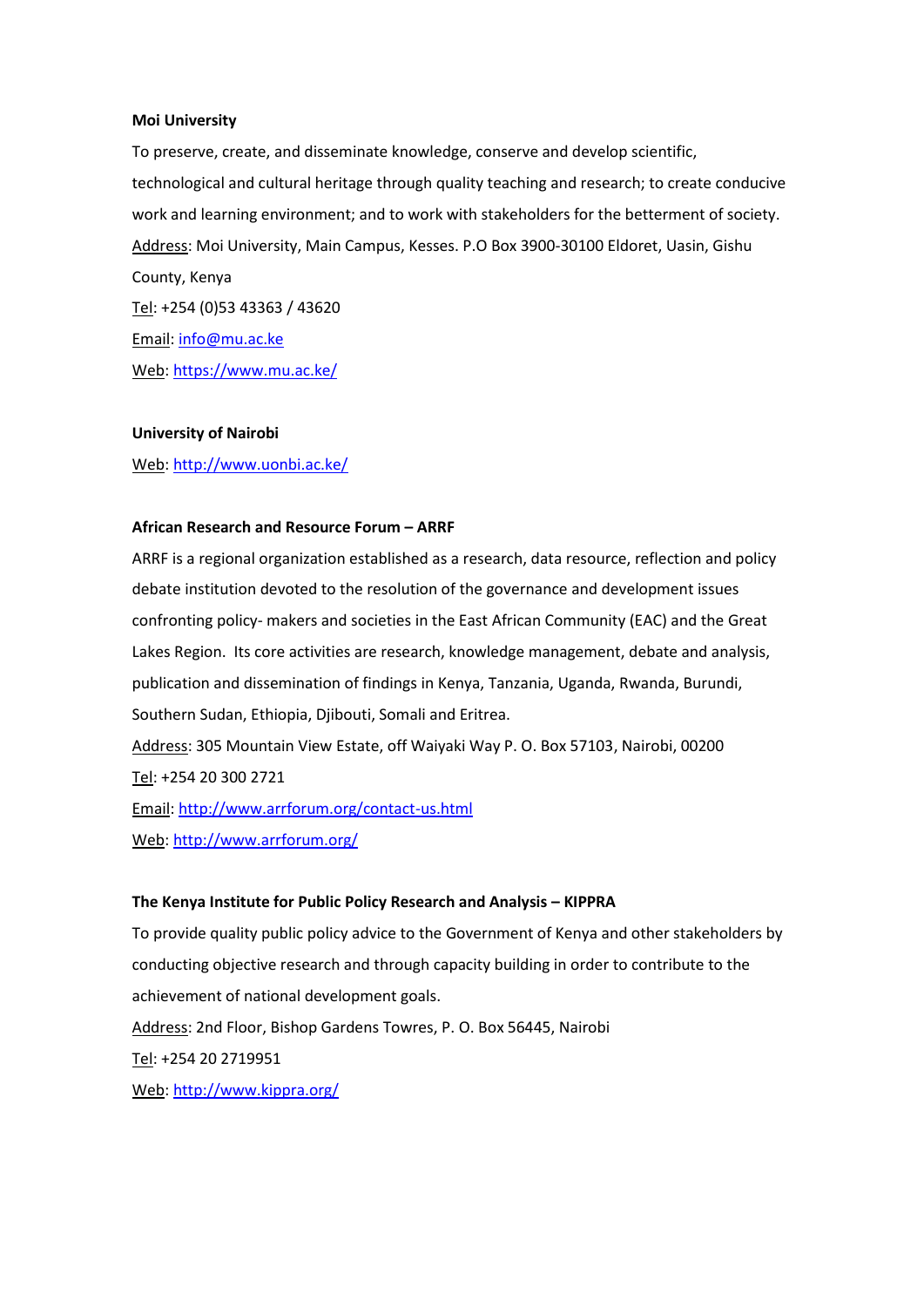#### **British Institute in Eastern Africa (BIEA)**

The British Institute in Eastern Africa has been active since 1960 and has its research centre with accommodation, lecture facilities, work space, computing, and reference library in Nairobi, Kenya. The Institute is a registered charity which exists to promote research in all the disciplines in the humanities and social sciences within the wider region of eastern Africa. It offers financial support and logistical assistance to research projects, and runs a graduate attachment scheme. The Institute publishes a regular newsletter as well as the journal Azania: archaeological research in Africa and the Journal of Eastern African Studies. Address: The British Institute in Eastern Africa (BIEA), PO Box 30710 – 00100 GPO, Nairobi Tel: +254 20 815 5186 Email: [office@biea.ac.uk](mailto:office@biea.ac.uk) (London Office: [biea@britac.ac.uk\)](mailto:biea@britac.ac.uk)

Web[: http://biea.ac.uk/biea-newsletter/](http://biea.ac.uk/biea-newsletter/)

# **ETIOPÍA**

#### **Development Policy Management Forum (DPMF)**

Development Policy Management Forum (DPMF) is a Regional CSO (Civil Society Organization) covering sub-Saharan African Countries. It has registered offices in Nairobi, Kenya and in Addis Ababa, Ethiopia. Address: P.O. Box 26586 -00100 Nairobi, Kenya Tel: +254 20 2713591 / 2039716 Email: [dpmf.nairobi@dpmf.org](mailto:dpmf.nairobi@dpmf.org) Web[: http://www.dpmf.org/dpmf/](http://www.dpmf.org/dpmf/)

# **MOZAMBIQUE**

#### **Centro de Studos Africanos – Universidade Eduardo Mondlane**

Página web restringida.

Web[: http://www.cea.uem.mz/](http://www.cea.uem.mz/)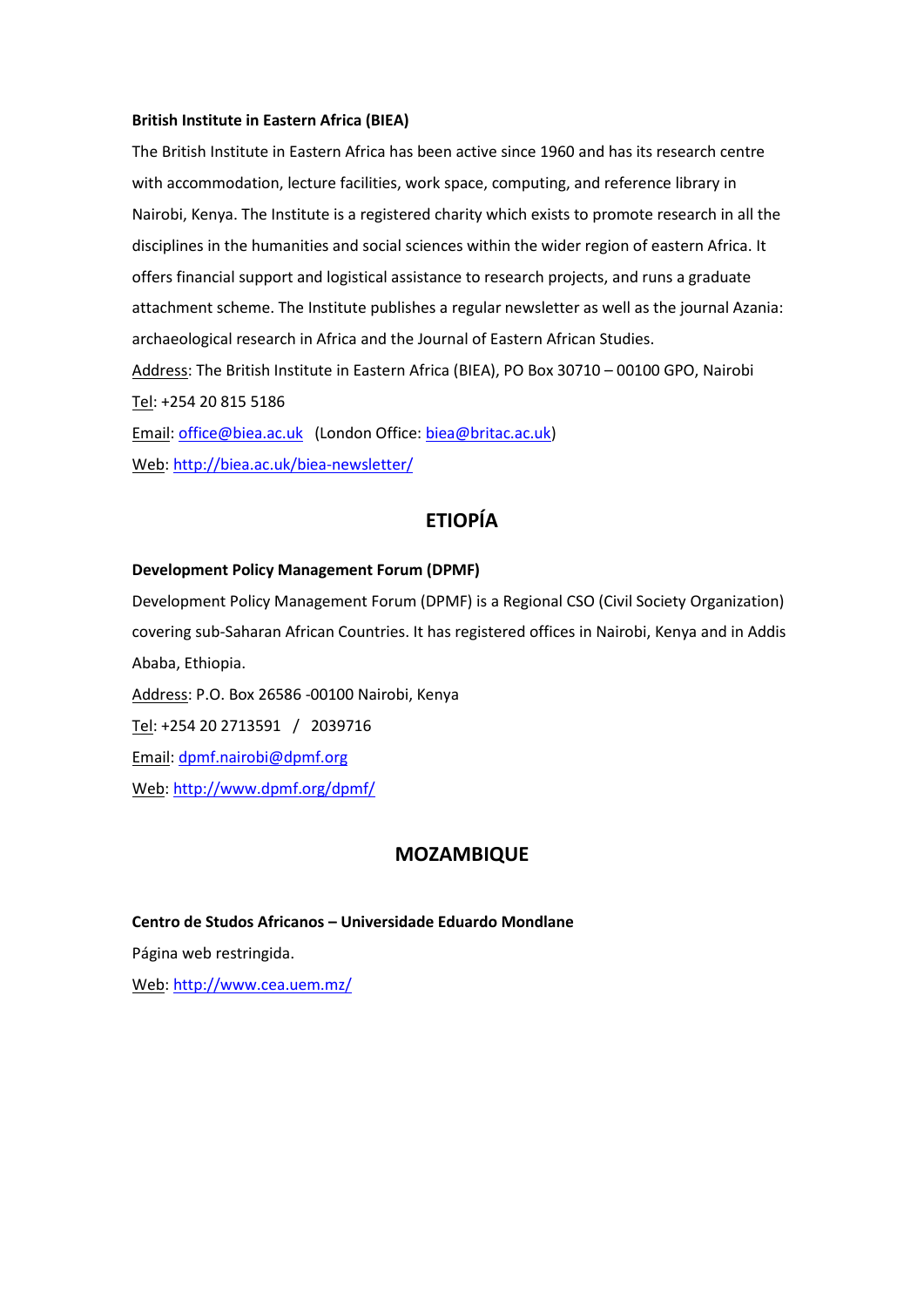# **BURKINA FASO**

#### **Fondation Joseph Ki-zerbo**

Le Centre de Documentation Joseph KI-ZERBO dispose de plus d'une cinquantaine de titres de périodiques anciens, tels que le bulletin de l'IFAN, le Courrier Consulaire de la Haute-Volta,... Ces périodiques couvrent les domaines de l'histoire, des sciences sociales, lde l'éducation, etc. Address: 01 B.P. 606, Ouagadougou, Burkina Faso Tel: 226.50.45.00.81 Email: [jkz@fondationki-zerbo.org](mailto:jkz@fondationki-zerbo.org) Web[: http://www.fondationki-zerbo.org/](http://www.fondationki-zerbo.org/)

# **COSTA DE MARFIL**

#### **Fundación Hampaté Ba**

Página web no disponible.

# **BOTSWANA**

#### **Southern African Development Community**

The main objectives of SADC are to achieve development, peace and security, and economic growth, to alleviate poverty, enhance the standard and quality of life of the peoples of Southern Africa, and support the socially disadvantaged through regional integration, built on democratic principles and equitable and sustainable development.

Address: Plot No. 54385, Central Business District, Private Bag 0095, Gaborone, Botswana Tel: +267 395 1863

Email: [registry@sadc.int](mailto:registry@sadc.int)

Web[: http://www.sadc.int/](http://www.sadc.int/)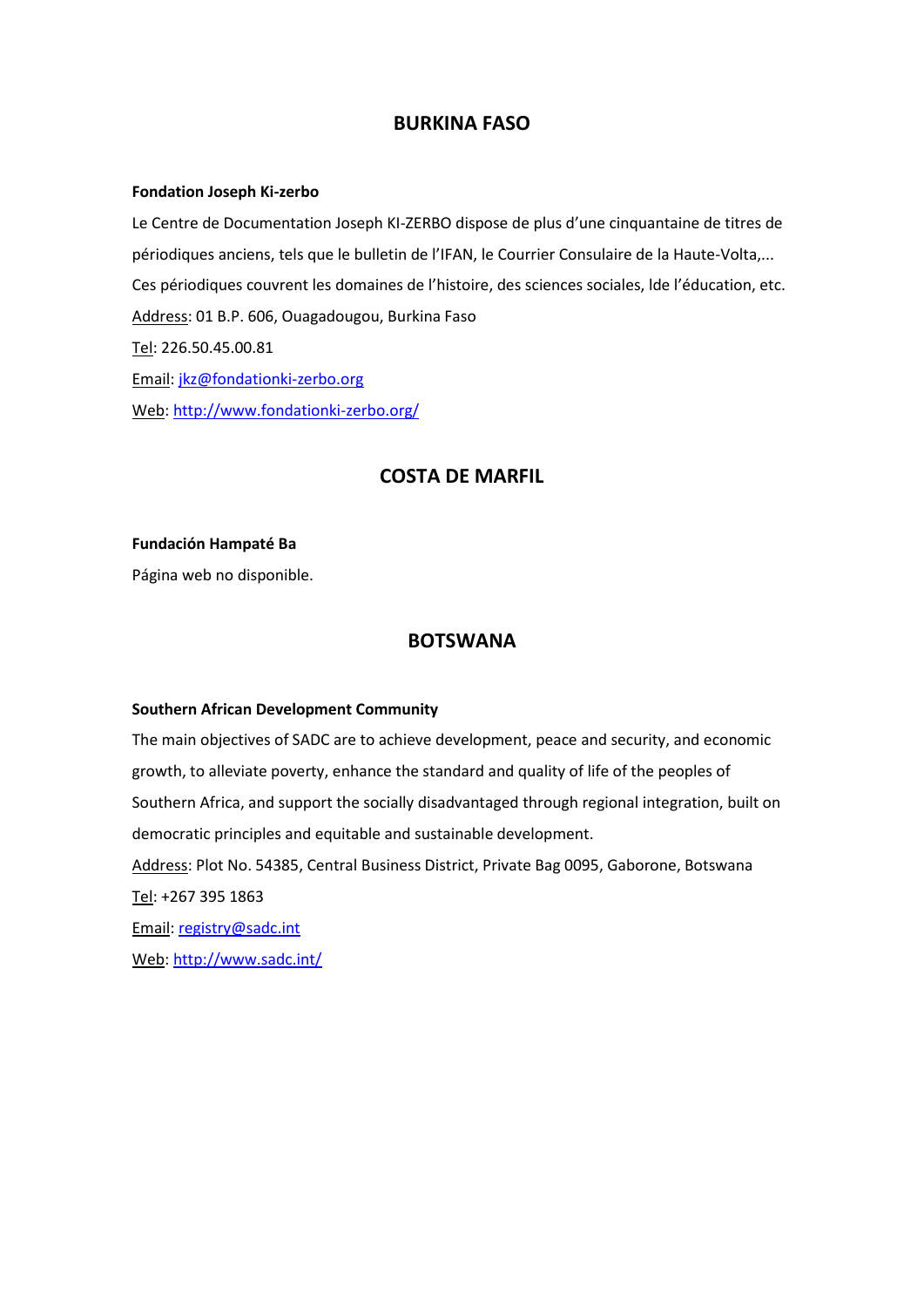#### **Botswana Institute for Development Policy Analysis – BIDPA**

The Botswana Institute for Development Policy Analysis (BIDPA) is an independent trust set up by a Presidential Decree. It started operations in 1995 as a non-government policy research institution. BIDPA focuses mainly on Policy Analysis and Capacity Building. Address: Plot 134 Tshwene Drive International Finance Park Private Bag BR-29 Gaborone Tel: (+267) 3971750 Email: [webmaster@bidpa.bw](mailto:webmaster@bidpa.bw) Web[: http://www.bidpa.bw/](http://www.bidpa.bw/)

# **ARGELIA**

#### **Université D' Alger I**

Dans la société algérienne en mutation, l'Université d'Alger constitue l'épine dorsale du développement du pays. Elle forme fonctionnaires, enseignants, cadres et chercheurs pour tous les secteurs d'activité. Par sa vocation humaine et sociale, elle reflète l'évolution des valeurs et des aspirations du pays Address: 02 Rue Didouche Mourad, Alger. Tel: 021637765 Email: [Contact@admin.univ-alger.dz](mailto:Contact@admin.univ-alger.dz)

Web[: http://www.univ-alger.dz/](http://www.univ-alger.dz/)

# **MAURITANIA**

#### **Université de Nouakchott**

Address: Université de Nouakchott, BP.798 Tel: +222 525 39 77 Email: [webmaster@univ-nkc.mr](mailto:webmaster@univ-nkc.mr) Web[: http://www.univ-nkc.mr/](http://www.univ-nkc.mr/)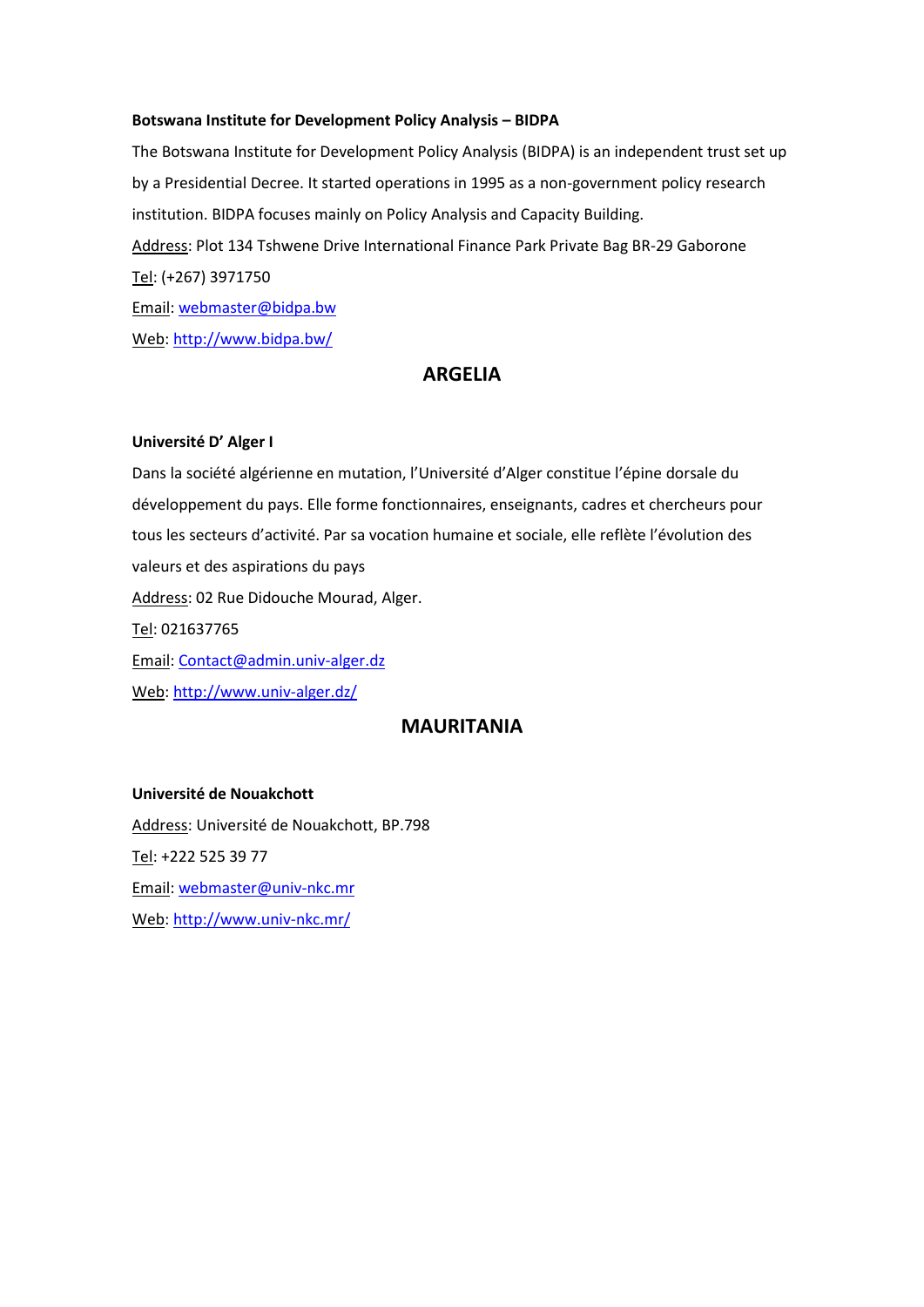# **MAURITIUS**

#### **University of Mauritius**

To provide quality education to students and promote knowledge creation and dissemination through research and innovative teaching while responding to the developmental needs of the country and the global community Address: University of Mauritius | Reduit 80837, Mauritius Tel: (230) 403 7400 Email: [centraladmin@uom.ac.mu](mailto:centraladmin@uom.ac.mu) Web[: http://www.uom.ac.mu/](http://www.uom.ac.mu/)

# **NAMIBIA**

**University of Namibia – UNAM** Address: Public Relations Officer, University of Namibia. Private Bag 13301, Windhoek Tel: +264 61 206 3091 Email: [communications@unam.na](mailto:communications@unam.na) Web[: http://www.unam.na/](http://www.unam.na/)

# **ZAMBIA**

#### **University of Zambia**

Address: P.O. Box 50110, Lusaka Tel: +260-21-1-295220 Email: [registrar@unza.zm](mailto:registrar@unza.zm) Web[: https://www.unza.zm/](https://www.unza.zm/)

#### **Zambia Institute for Policy Analysis & Research – ZIPAR**

ZIPAR engages into strategic collaborations with like- minded institutions that include academic institutions, policy analysis and research think tanks, the media and advocacy agencies. At local level ZIPAR has partnered with the Central Statistical Office, the National Economic Advisory Council, the International Growth Centre, the University of Zambia and the Zambia Revenue Authority. Tel: +260-211-252559 Email: [info@zipar.org.zm](mailto:info@zipar.org.zm) Web[: http://www.zipar.org.zm/](http://www.zipar.org.zm/)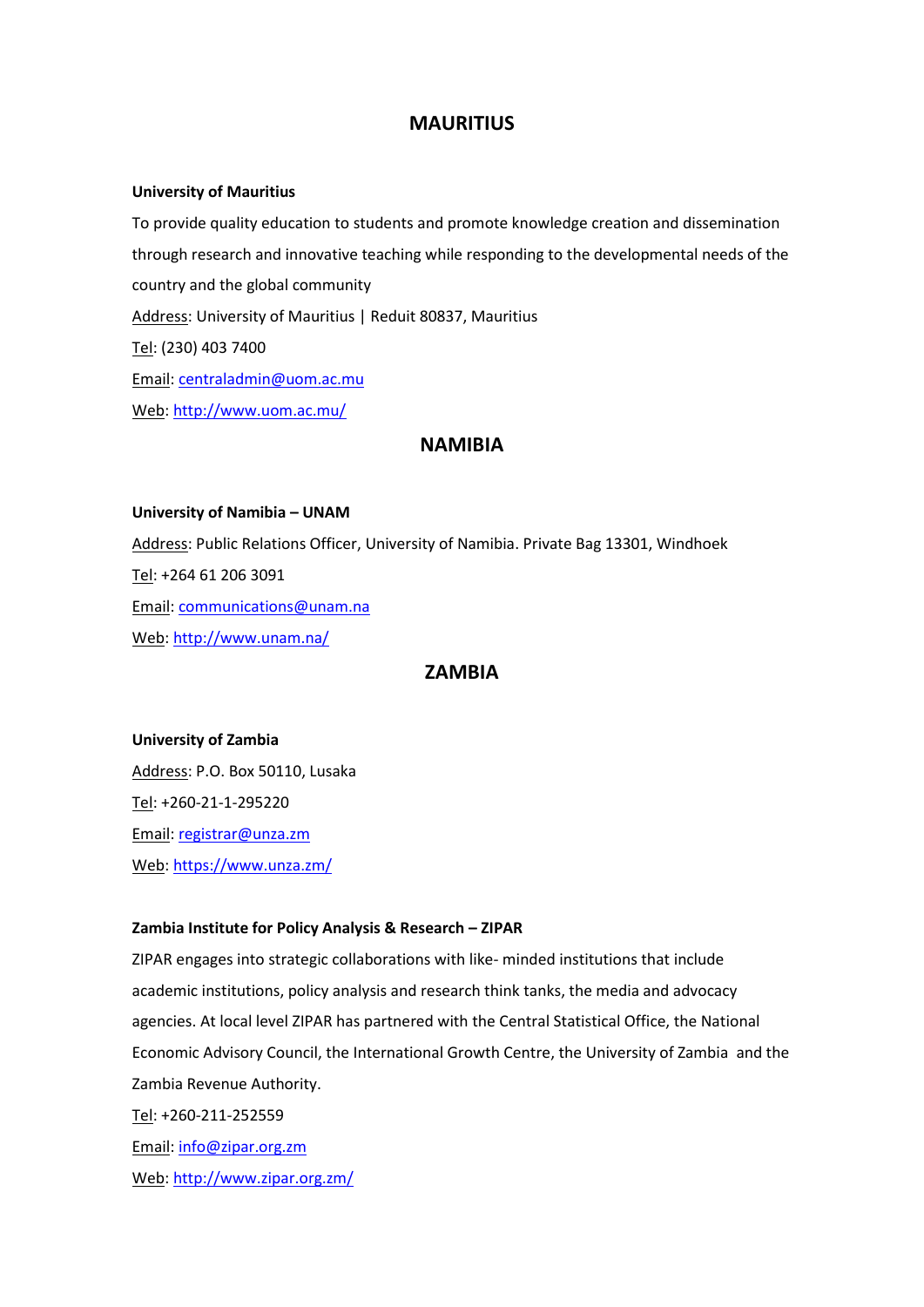# **ZIMBABWE**

#### **University of Zimbabwe**

Enabling our clients and customers to make meaningful contributions to sustainable development in Zimbabwe. To this end we provide high quality education, training and advisory services on a needs oriented basis. We guarantee the above by maintaining excellence in Teaching, Learning, Research and Service to the community. Address: P.O.Box MP167, Mount Pleasant, Harare, Zimbabwe Tel: +263- 4-303211 Email: [officeoftheregistrar@admin.uz.ac.zw](mailto:officeoftheregistrar@admin.uz.ac.zw) Web[: http://www.uz.ac.zw/](http://www.uz.ac.zw/)

#### **The African Capacity building Foundation – ACBF**

Established in 1991, the Africa Capacity Building Foundation (ACBF) builds human and institutional capacity for good governance and economic development in Africa. To date the Foundation has empowered governments, parliaments, civic society, private sector and higher education institutions in more than 45 countries and 6 regional economic communities. ACBF supports capacity development through investments, technical support, knowledge generation and sharing across Africa. Address: 2 Fairbairn Drive, Mount Pleasant, Harare, Zimbabwe

Tel: (+263-4) 304663, 332002 Email: [root@acbf-pact.org](mailto:root@acbf-pact.org) Web[: http://www.acbf-pact.org/](http://www.acbf-pact.org/)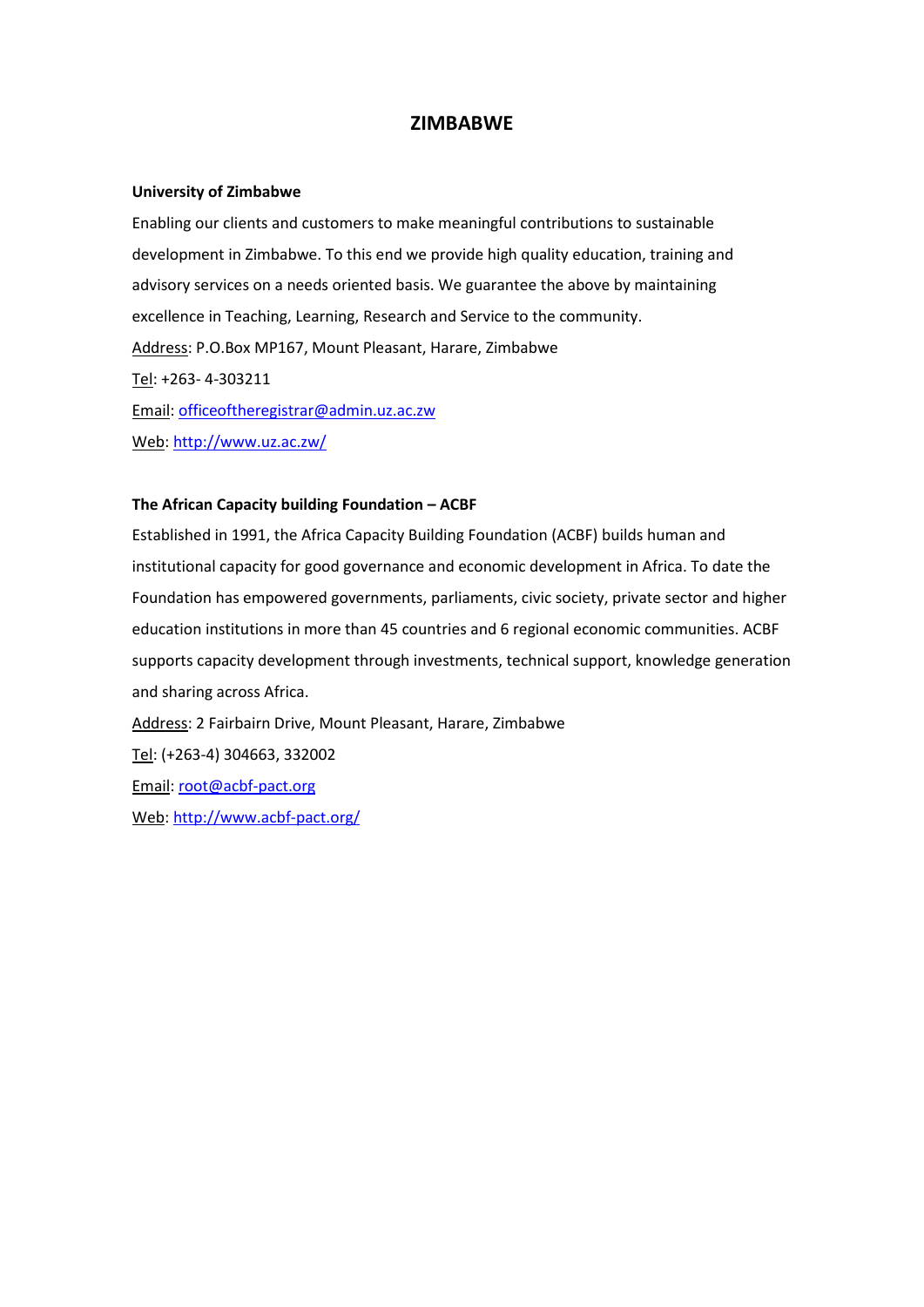# **Macroeconomic and Financial Management Institute of Eastern and Southern Africa – MEFMI**

During the 1980s and 1990s, many countries in the Africa region faced entrenched problems in the capacity for debt and reserves management as well as macroeconomic management. In response, senior economic officials and financial managers in Eastern and Southern Africa launched the Eastern and Southern Africa Initiative in Debt and Reserves Management (ESAIDARM) in 1994, whose mandate was later broadened to cover macroeconomic and financial management issues and renamed the Macroeconomic and Financial Management Institute of Eastern and Southern Africa (MEFMI) in 1997. Address: Alexander Park, Harare, Zimbabwe Tel: +263 4 745988/89/91-4

Email: [capacity@mefmi.org](mailto:capacity@mefmi.org)

Web[: http://www.mefmi.org/](http://www.mefmi.org/)

### **Zimbabwe Economic Policy analysis and Research Unit – ZEPARU**

ZEPARU is an autonomous think tank established by a Deed of Trust on the 14th of March 2003 following the signing of a Grant Agreement between the Government of Zimbabwe and the African Capacity Building Foundation on the 5th of October 2001. Since ZEPARU'S inception in 2004 economic research and policy analysis have been the core activities of the Institution's professional backbone.

Address: 55 Mull Road, Belvedere, Harare, Zimbabwe

Tel: +263 778423, 785926/7

Email:

[http://www.zeparu.co.zw/index.php?option=com\\_contact&view=contact&id=1&Itemid=255](http://www.zeparu.co.zw/index.php?option=com_contact&view=contact&id=1&Itemid=255) Web[: http://www.zeparu.co.zw/](http://www.zeparu.co.zw/)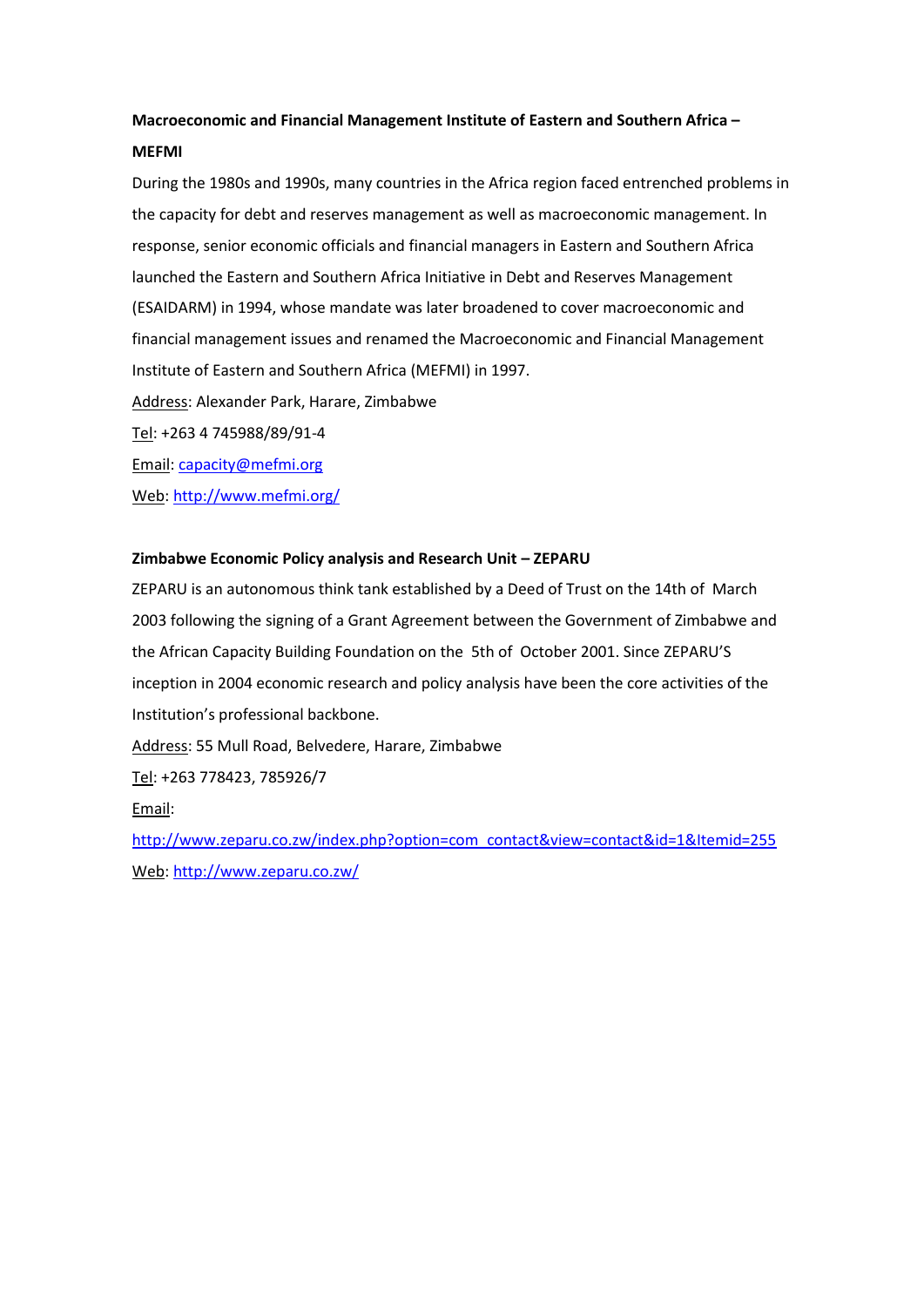# **TANZANIA**

#### **UONGOZI Institute**

"Uongozi" means leadership in Kiswahili, and inspiring and strengthening leadership is the core purpose of our organisation. Based in Dar es Salaam, Tanzania, UONGOZI Institute is dedicated to supporting African leaders to attain sustainable development for their nations and for Africa Address: Plot 62, Msasani Rd., P.O. Box 105753, Dar es Salaam, Tanzania Tel: +255 (0)22 2602917 Email: [info@uongozi.or.tz](mailto:info@uongozi.or.tz) Web[: http://www.uongozi.or.tz/](http://www.uongozi.or.tz/)

# **UGANDA**

#### **Economic Policy Research Centre – EPRC**

The Economic Policy Research Centre was established in 1993 as an autonomous not-for-profit organization limited by guarantee to fill fundamental voids in economics research, policy analysis, and capacity building for effective in-country contributions to Uganda's policy processes. Address: Plot 51 Pool Road, Makerere University - Kampala

Tel: +256-414-541-023/4

Email: [eprc@eprc.or.ug](mailto:eprc@eprc.or.ug)

Web[: http://www.eprc.or.ug/](http://www.eprc.or.ug/)

# **ETIOPIA**

#### **Organization for Social Science Research in Eastern and Southern Africa (OSSREA)**

OSSREA is a non-governmental and non-profit research network that was founded in 1980 in the town of Nazareth, Ethiopia, by a group of social scientists from Eastern Africa. Address: P.O.Box: 31971 Addis Ababa, Ethiopia Tel: 251-11-1239484 Email: [ossrea@ethionet.et](mailto:ossrea@ethionet.et) Web[: http://www.ossrea.net](http://www.ossrea.net/)